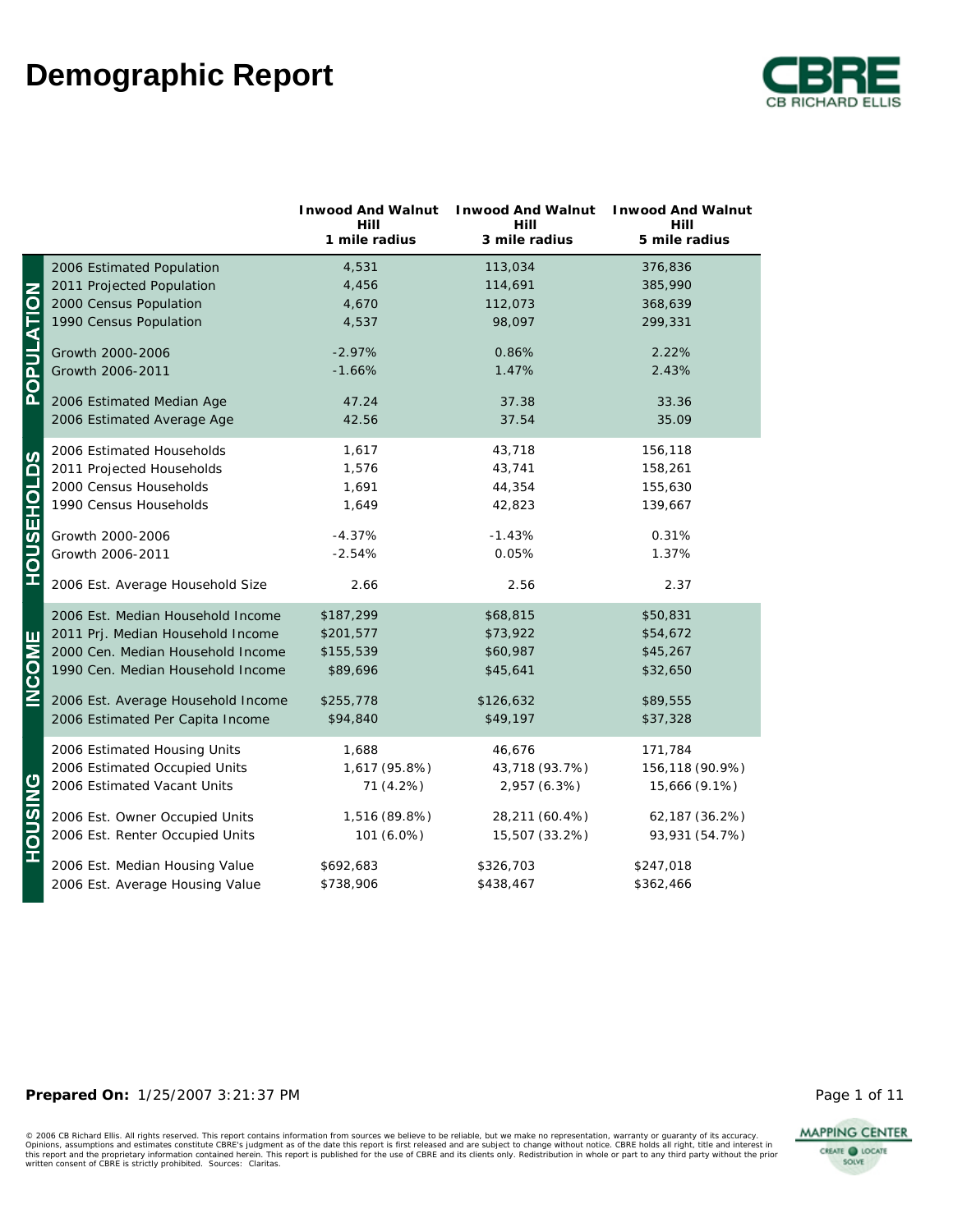

|                       |                                                       | <b>Inwood And Walnut</b><br>Hill<br>1 mile radius | <b>Inwood And Walnut</b><br>Hill<br>3 mile radius | <b>Inwood And Walnut</b><br>Hill<br>5 mile radius |
|-----------------------|-------------------------------------------------------|---------------------------------------------------|---------------------------------------------------|---------------------------------------------------|
|                       | 2006 Estimated Households                             | 1,617                                             | 43,718                                            | 156,118                                           |
|                       | - Income Less than \$15,000                           | 53 (3.3%)                                         | 3,662(8.4%)                                       | 16,513 (10.6%)                                    |
|                       | - Income \$15,000 to \$24,999                         | 90 (5.6%)                                         | 3,975 (9.1%)                                      | 16,759 (10.7%)                                    |
|                       | - Income \$25,000 to \$34,999                         | 57 (3.5%)                                         | 4,066 (9.3%)                                      | 18,686 (12.0%)                                    |
|                       | - Income \$35,000 to \$49,999                         | 88 (5.4%)                                         | 5,300 (12.1%)                                     | 24,974 (16.0%)                                    |
|                       | - Income \$50,000 to \$74,999                         | 144 (8.9%)                                        | $6,152(14.1\%)$                                   | 25,852 (16.6%)                                    |
|                       | - Income \$75,000 to \$99,999                         | 117 (7.2%)                                        | 4,099 (9.4%)                                      | 15,059 (9.6%)                                     |
| <b>INCOME</b>         | - Income \$100,000 to \$149,999                       | 158 (9.8%)                                        | 5,710 (13.1%)                                     | 16,674 (10.7%)                                    |
|                       | - Income \$150,000 to \$249,999                       | 241 (14.9%)                                       | 4,792 (11.0%)                                     | 10,750 (6.9%)                                     |
|                       | - Income \$250,000 to \$499,999                       | 204 (12.6%)                                       | 2,844 (6.5%)                                      | 5,651 (3.6%)                                      |
|                       | - Income \$500,000 and over                           | 465 (28.8%)                                       | 3,117 (7.1%)                                      | 5,201 (3.3%)                                      |
|                       | 2006 Est. Average Household Income                    | \$255,778                                         | \$126,632                                         | \$89,555                                          |
|                       | 2011 Prj. Average Household Income                    | \$266,636                                         | \$135,480                                         | \$96,674                                          |
|                       | 2000 Cen. Avg. Household Income                       | \$278,221                                         | \$117,647                                         | \$81,011                                          |
|                       | 1990 Cen. Avg. Household Income                       | \$177,212                                         | \$75,505                                          | \$54,073                                          |
|                       | 2006 Estimated Households by<br><b>Household Size</b> | 1,617                                             | 43,718                                            | 156,118                                           |
|                       | - 1 Person Household                                  | 325 (20.1%)                                       | 12,951 (29.6%)                                    | 58,390 (37.4%)                                    |
|                       | - 2 Person Household                                  | 615 (38.0%)                                       | 14,132 (32.3%)                                    | 46,432 (29.7%)                                    |
|                       | - 3 Person Household                                  | 260 (16.1%)                                       | 5,972 (13.7%)                                     | 19,602 (12.6%)                                    |
|                       | - 4 Person Household                                  | 221 (13.7%)                                       | 5,315 (12.2%)                                     | 15,282 (9.8%)                                     |
|                       | - 5 Person Household                                  | 125 (7.7%)                                        | 2,972 (6.8%)                                      | 8,666 (5.6%)                                      |
|                       | - 6 Person Household                                  | 51 (3.2%)                                         | 1,306 (3.0%)                                      | 4,097 (2.6%)                                      |
| <b>HOUSEHOLD SIZE</b> | - 7 or More Person Household                          | 20 (1.2%)                                         | 1,072 (2.5%)                                      | 3,649 (2.3%)                                      |
|                       | 2006 Est. Average Household Size                      | 2.66                                              | 2.56                                              | 2.37                                              |
|                       | 2006 Estimated Households by<br>Number of Vehicles    | 1,617                                             | 43,718                                            | 156,118                                           |
|                       | - Households with No Vehicles                         | 49 (3.0%)                                         | 2,645 (6.1%)                                      | 12,900 (8.3%)                                     |
|                       | - Households with 1 Vehicle                           | 259 (16.0%)                                       | 16,624 (38.0%)                                    | 74,975 (48.0%)                                    |
|                       | - Households with 2 Vehicles                          | 752 (46.5%)                                       | 18,391 (42.1%)                                    | 53,477 (34.3%)                                    |
|                       | - Households with 3 Vehicles                          | 392 (24.2%)                                       | 4,558 (10.4%)                                     | 11,345 (7.3%)                                     |
| EHICLES               | - Households with 4 Vehicles                          | 73 (4.5%)                                         | 1,061(2.4%)                                       | 2,319 (1.5%)                                      |
|                       | - Households with 5+ Vehicles                         | 92 (5.7%)                                         | 440 (1.0%)                                        | 1,102(.7%)                                        |
|                       | 2006 Est. Average Number of<br>Vehicles               | 2.32                                              | 1.69                                              | 1.48                                              |

#### **Prepared On:** 1/25/2007 3:21:37 PM **Page 2 of 11** Page 2 of 11

© 2006 CB Richard Ellis. All rights reserved. This report contains information from sources we believe to be reliable, but we make no representation, warranty or guaranty of its accuracy.<br>Opinions, assumptions and estimate



CREATE @ LOCATE SOLVE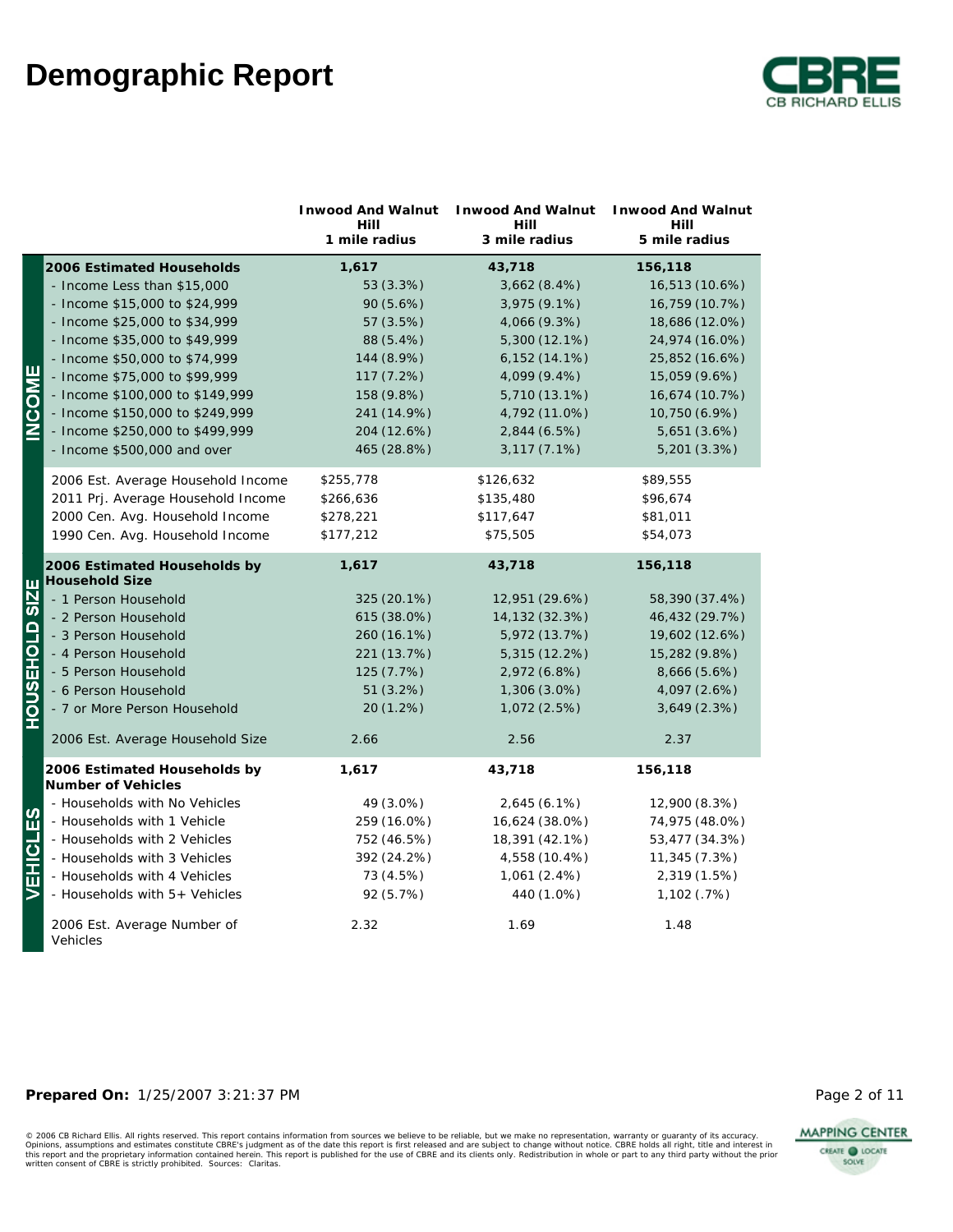

|                  |                                     | Inwood And Walnut     | <b>Inwood And Walnut</b> | <b>Inwood And Walnut</b> |
|------------------|-------------------------------------|-----------------------|--------------------------|--------------------------|
|                  |                                     | Hill<br>1 mile radius | Hill<br>3 mile radius    | Hill<br>5 mile radius    |
|                  | 2006 Estimated Population by        | 4,531                 | 113,034                  | 376,836                  |
|                  | Race and Origin                     |                       |                          |                          |
|                  | - White Population                  | 4,233 (93.4%)         | 89,433 (79.1%)           | 260, 397 (69.1%)         |
|                  | - Black Population                  | 46 (1.0%)             | 5,529 (4.9%)             | 31,742 (8.4%)            |
|                  | - Asian Population                  | 91 (2.0%)             | 1,666(1.5%)              | 11,825 (3.1%)            |
|                  | - Pacific Islander Population       | 5(.1%)                | 28 (.0%)                 | 235 (.1%)                |
|                  | - American Indian and Alaska Native | 24 (.5%)              | 367 (.3%)                | 1,729 (.5%)              |
|                  | - Other Race Population             | 73 (1.6%)             | 14,022 (12.4%)           | 60,252 (16.0%)           |
| RACE & ETHNICITY | - Two or More Races Population      | 58 (1.3%)             | 1,988 (1.8%)             | 10,656 (2.8%)            |
|                  | - Hispanic Population               | 260 (5.7%)            | 36,357 (32.2%)           | 153,798 (40.8%)          |
|                  | - White Non-Hispanic Population     | 4,110 (90.7%)         | 69,273 (61.3%)           | 177,919 (47.2%)          |
|                  | 2006 Estimated Population by Age    | 4,531                 | 113,034                  | 376,836                  |
|                  | - Aged 0 to 4 Years                 | 272 (6.0%)            | 9,641 (8.5%)             | 31,097 (8.3%)            |
|                  | - Aged 5 to 9 Years                 | 256 (5.6%)            | 8,400 (7.4%)             | 26,137 (6.9%)            |
|                  | - Aged 10 to 14 Years               | 335 (7.4%)            | 7,818 (6.9%)             | 22,925 (6.1%)            |
|                  | - Aged 15 to 17 Years               | 261 (5.8%)            | 4,357 (3.9%)             | 11,094 (2.9%)            |
|                  | - Aged 18 to 20 Years               | 146 (3.2%)            | $3,520(3.1\%)$           | 14,230 (3.8%)            |
|                  | - Aged 21 to 24 Years               | 195 (4.3%)            | 5,763 (5.1%)             | 22,768 (6.0%)            |
|                  | - Aged 25 to 34 Years               | 194 (4.3%)            | 13,295 (11.8%)           | 71,825 (19.1%)           |
| ш                | - Aged 35 to 44 Years               | 418 (9.2%)            | 16,556 (14.6%)           | 59,769 (15.9%)           |
| ር<br>ፈ           | - Aged 45 to 49 Years               | 446 (9.8%)            | 8,473 (7.5%)             | 25,787 (6.8%)            |
|                  | - Aged 50 to 54 Years               | 432 (9.5%)            | 7,499 (6.6%)             | 21,630 (5.7%)            |
|                  | - Aged 55 to 59 Years               | 424 (9.4%)            | 6,502(5.8%)              | 17,969 (4.8%)            |
|                  | - Aged 60 to 64 Years               | 307 (6.8%)            | 5,007 (4.4%)             | 13,596 (3.6%)            |
|                  | - Aged 65 to 74 Years               | 424 (9.4%)            | 7,715 (6.8%)             | 18,816 (5.0%)            |
|                  | - Aged 75 to 84 Years               | 319 (7.0%)            | 6,221(5.5%)              | 13,596 (3.6%)            |
|                  | - Aged 85 Years and Older           | 102 (2.3%)            | 2,267 (2.0%)             | 5,595 (1.5%)             |
|                  | 2006 Estimated Median Age           | 47.24                 | 37.38                    | 33.36                    |
|                  | 2006 Estimated Average Age          | 42.56                 | 37.54                    | 35.09                    |
|                  | 2006 Estimated Population Over      | 3,067                 | 73,535                   | 248,584                  |
|                  | 25 by Educational Attainment        |                       |                          |                          |
| $\overline{5}$   | - Less Than 9th Grade               | $35(1.1\%)$           | 7,887 (10.7%)            | 31,296 (12.6%)           |
|                  | - High School - No Diploma          | 94 (3.1%)             | 5,921 (8.1%)             | 24,268 (9.8%)            |
|                  | - High School Diploma               | 297 (9.7%)            | 8,416 (11.4%)            | 33,979 (13.7%)           |
| EDUCATI          | - Some College                      | 542 (17.7%)           | 12,282 (16.7%)           | 44,899 (18.1%)           |
|                  | - Associate Degree                  | 67(2.2%)              | 2,414(3.3%)              | 9,549 (3.8%)             |
|                  | - Bachelors Degree                  | 1,068 (34.8%)         | 22,366 (30.4%)           | 66,571 (26.8%)           |
|                  | - Masters Degree                    | 415 (13.5%)           | 7,931 (10.8%)            | 22,423 (9.0%)            |
|                  | - Professional Degree               | 429 (14.0%)           | 5,114(7.0%)              | 12,257 (4.9%)            |
|                  | - Doctoral Degree                   | 119 (3.9%)            | 1,205 (1.6%)             | 3,343 (1.3%)             |

#### **Prepared On:** 1/25/2007 3:21:37 PM **Page 3 of 11**

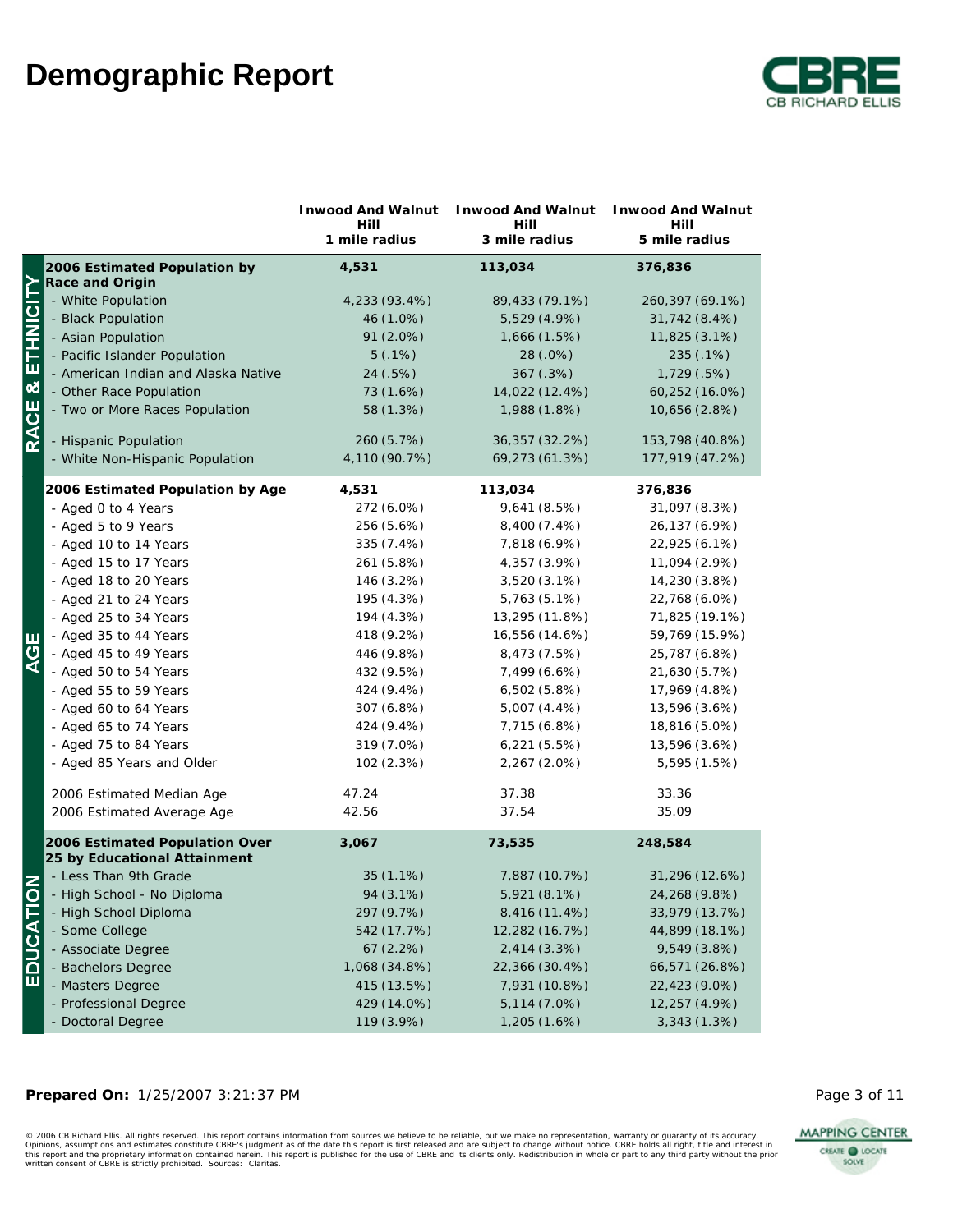

|                      |                                                         | Inwood And Walnut     | <b>Inwood And Walnut</b> | Inwood And Walnut     |
|----------------------|---------------------------------------------------------|-----------------------|--------------------------|-----------------------|
|                      |                                                         | Hill<br>1 mile radius | Hill<br>3 mile radius    | Hill<br>5 mile radius |
|                      | 2006 Estimated Owner Occupied                           | 1,516                 | 28,211                   | 62,187                |
|                      | Units by Housing Value                                  |                       |                          |                       |
|                      | - Valued Less than \$20,000                             | 6(.4%)                | 49 (.2%)                 | 356 (.6%)             |
|                      | - Valued \$20,000-\$39,999                              | $\overline{O}$        | 210 (.7%)                | 774 (1.2%)            |
|                      | - Valued \$40,000-\$59,999                              | 10(.7%)               | 627 (2.2%)               | 2,020 (3.2%)          |
|                      | - Valued \$60,000-\$79,999                              | 11 (.7%)              | 880 (3.1%)               | 2,974 (4.8%)          |
|                      | - Valued \$80,000-\$99,999                              | 13(.9%)               | 1,119 (4.0%)             | $3,752(6.0\%)$        |
| <b>HOUSING VALUE</b> | - Valued \$100,000-\$149,999                            | 79 (5.2%)             | 2,560 (9.1%)             | 8,837 (14.2%)         |
|                      | - Valued \$150,000-\$199,999                            | 35 (2.3%)             | 2,648 (9.4%)             | 6,913 (11.1%)         |
|                      | - Valued \$200,000-\$299,999                            | 184 (12.1%)           | 4,835 (17.1%)            | 10,642 (17.1%)        |
|                      | - Valued \$300,000-\$399,999                            | 154 (10.2%)           | 4,030 (14.3%)            | 7,393 (11.9%)         |
|                      | - Valued \$400,000-\$499,999                            | 106 (7.0%)            | 2,603 (9.2%)             | 4,413 (7.1%)          |
|                      | - Valued \$500,000-\$749,999                            | 201 (13.3%)           | 3,783 (13.4%)            | 6,185 (9.9%)          |
|                      | - Valued \$750,000-\$999,999                            | 177 (11.7%)           | 2,275 (8.1%)             | 3,889 (6.3%)          |
|                      | - Valued More than \$1,000,000                          | 538 (35.5%)           | 2,592 (9.2%)             | 4,040 (6.5%)          |
|                      |                                                         |                       |                          |                       |
|                      | 2006 Est. Median Housing Value                          | \$692,683             | \$326,703                | \$247,018             |
|                      | 2006 Est. Average Housing Value                         | \$738,906             | \$438,467                | \$362,466             |
|                      | 2006 Estimated Housing Units by                         | 1,688                 | 46,676                   | 171,784               |
| TYPE                 | Housing Type<br>- 1 Unit Detached                       | 1,589 (94.1%)         | 28,183 (60.4%)           | 59,209 (34.5%)        |
|                      | - 1 Unit Attached                                       | 30 (1.8%)             | 2,777 (5.9%)             | 8,658 (5.0%)          |
|                      | - 2 Units                                               | 11(.7%)               | 1,081 (2.3%)             | 4,413 (2.6%)          |
|                      | - 3-19 Units                                            | 48 (2.8%)             | 5,831 (12.5%)            | 44,792 (26.1%)        |
| <b>PNISUCH</b>       | - 20-49 Units                                           | $\mathbf 0$           | 2,143 (4.6%)             | 13,683 (8.0%)         |
|                      | $-50+$ Units                                            | 11 (.7%)              | 6,574(14.1%)             | 40,344 (23.5%)        |
|                      | - Mobile Home                                           | $\mathbf 0$           | 67(.1%)                  | 589 (.3%)             |
|                      | - Boat, RV, Van or Other                                | $\circ$               | 18 (.0%)                 | 97 (.1%)              |
|                      |                                                         |                       |                          |                       |
|                      | 2006 Estimated Housing Units by<br>Year Structure Built | 1,688                 | 46,676                   | 171,784               |
|                      | - Structure Built After 1999                            | 44 (2.6%)             | 2,531 (5.4%)             | 15,189 (8.8%)         |
|                      | - Structure Built 1995 to 1998                          | 55 (3.3%)             | 1,135 (2.4%)             | 8,209 (4.8%)          |
|                      | - Structure Built 1990 to 1994                          | 64 (3.8%)             | 1,179 (2.5%)             | 6,452(3.8%)           |
|                      | - Structure Built 1980 to 1989                          | 131 (7.8%)            | 4,539 (9.7%)             | 28,130 (16.4%)        |
|                      | - Structure Built 1970 to 1979                          | 177 (10.5%)           | 8,254 (17.7%)            | 38,863 (22.6%)        |
| <b>UNIT BUILT</b>    | - Structure Built 1960 to 1969                          | 230 (13.6%)           | 9,614 (20.6%)            | 32,137 (18.7%)        |
|                      | - Structure Built 1950 to 1959                          | 597 (35.4%)           | 11,139 (23.9%)           | 22,961 (13.4%)        |
|                      | - Structure Built 1940 to 1949                          | 259 (15.3%)           | 5,346 (11.5%)            | 10,362 (6.0%)         |
|                      | - Structure Built Before 1939                           | 130 (7.7%)            | 2,939 (6.3%)             | 9,481 (5.5%)          |
|                      | 2006 Est. Median Year Structure Built                   | 1,957                 | 1,964                    | 1,973                 |

#### **Prepared On:** 1/25/2007 3:21:37 PM **Page 4 of 11**

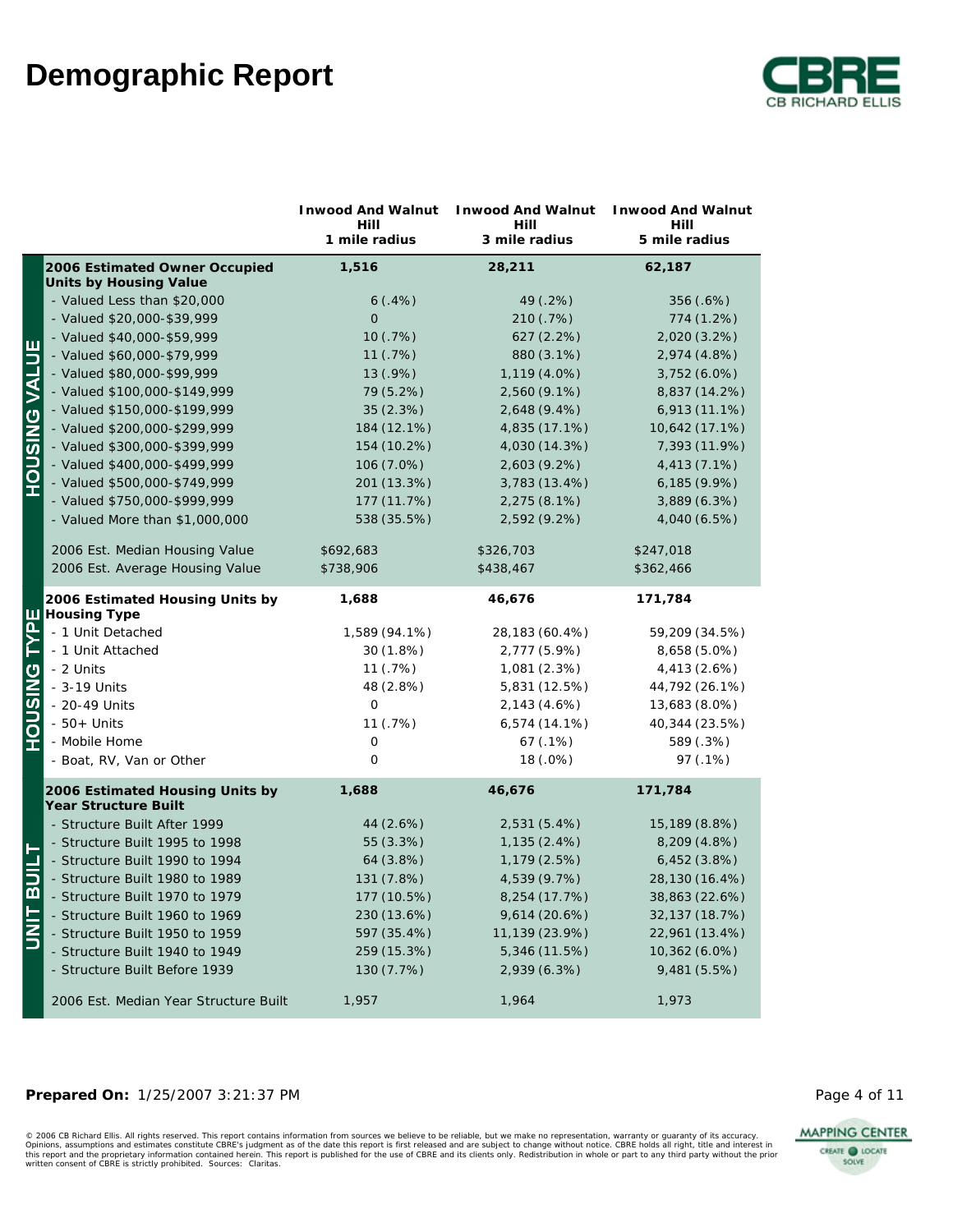

|                 |                                                                | Inwood And Walnut<br>Hill | Inwood And Walnut<br>Hill | <b>Inwood And Walnut</b><br>Hill |
|-----------------|----------------------------------------------------------------|---------------------------|---------------------------|----------------------------------|
|                 |                                                                | 1 mile radius             | 3 mile radius             | 5 mile radius                    |
|                 | 2006 Estimated Population by Sex                               | 4,531                     | 113,034                   | 376,836                          |
| EX              | - Male                                                         | 2,212 (48.8%)             | 56,270 (49.8%)            | 196,254 (52.1%)                  |
| $\overline{v}$  | - Female                                                       | 2,319 (51.2%)             | 56,764 (50.2%)            | 180,582 (47.9%)                  |
| ഗ               | 2006 Estimated Population over<br>15 by Marital Status         | 3,668                     | 87,175                    | 296,676                          |
| <b>STATU</b>    | - Males Never Married                                          | 309 (8.4%)                | 12,702 (14.6%)            | 62,466 (21.1%)                   |
|                 | - Males Married                                                | 1,314 (35.8%)             | 26,377 (30.3%)            | 77,820 (26.2%)                   |
|                 | - Males Widowed                                                | 78 (2.1%)                 | 944 (1.1%)                | 2,536 (.9%)                      |
|                 | - Males Divorced                                               | 65 (1.8%)                 | 3,014 (3.5%)              | 12,571 (4.2%)                    |
| MARITAL         | - Females Never Married                                        | 221 (6.0%)                | 9,494 (10.9%)             | 41,965 (14.1%)                   |
|                 | - Females Married                                              | 1,330 (36.3%)             | 24,598 (28.2%)            | 70,387 (23.7%)                   |
|                 | - Females Widowed                                              | 176 (4.8%)                | 5,166 (5.9%)              | 12,343 (4.2%)                    |
|                 | - Females Divorced                                             | 176 (4.8%)                | 4,881 (5.6%)              | 16,589 (5.6%)                    |
|                 | 2006 Estimated Population in<br><b>Group Quarters</b>          | 17                        | 679                       | 7,290                            |
| $\frac{0}{2}$   | - Institutional Group Quarters                                 | $\Omega$                  | 351 (51.7%)               | 2,657 (36.4%)                    |
|                 | - Non-Institutional Group Quarters                             | 17 (100%)                 | 328 (48.3%)               | 4,633 (63.6%)                    |
|                 | 2006 Estimated Families by<br>Income                           | 1,234                     | 27,665                    | 80,827                           |
|                 | - Family Income Less than \$15,000                             | 25 (2.0%)                 | 1,529 (5.5%)              | 6,236(7.7%)                      |
|                 | - Family Income \$15,000 to \$24,999                           | 27 (2.2%)                 | 1,826 (6.6%)              | 7,617 (9.4%)                     |
| Ш               | - Family Income \$25,000 to \$34,999                           | 25 (2.0%)                 | 1,943 (7.0%)              | 7,960 (9.8%)                     |
|                 | - Family Income \$35,000 to \$49,999                           | 18 (1.5%)                 | 2,771 (10.0%)             | 10,408 (12.9%)                   |
|                 | - Family Income \$50,000 to \$74,999                           | 93 (7.5%)                 | 3,489 (12.6%)             | 12,881 (15.9%)                   |
|                 | - Family Income \$75,000 to \$99,999                           | 81(6.6%)                  | 2,624 (9.5%)              | 8,120 (10.0%)                    |
|                 | - Family Income \$100,000 to<br>\$149,999                      | 141 (11.4%)               | 4,235 (15.3%)             | 10,214 (12.6%)                   |
| FAMILY INCOMI   | - Family Income \$150,000 to<br>\$249,999                      | 201 (16.3%)               | 3,863 (14.0%)             | 8,083 (10.0%)                    |
|                 | - Family Income \$250,000 to<br>\$499,999                      | 198 (16.0%)               | 2,502 (9.0%)              | 4,674 (5.8%)                     |
|                 | - Family Income Over \$500,000                                 | 424 (34.4%)               | 2,883 (10.4%)             | 4,635 (5.7%)                     |
|                 | 2006 Est. Median Family Income                                 | \$254,516                 | \$96,384                  | \$64,710                         |
|                 | 2006 Est. Average Family Income                                | \$294,248                 | \$149,446                 | \$106,725                        |
|                 | 2006 Estimated Occupied Housing<br>Units by Year Occ. Moved In | 1,617                     | 43,718                    | 156,118                          |
|                 | - Moved In Less Than 1 Year Ago                                | 414 (25.6%)               | 18,834 (43.1%)            | 86,573 (55.5%)                   |
| <b>MOVED IN</b> | - Moved In 2 to 5 Years Ago                                    | 318 (19.7%)               | 8,859 (20.3%)             | 31,845 (20.4%)                   |
|                 | - Moved In 6 to 10 Years Ago                                   | 211 (13.0%)               | 4,319 (9.9%)              | 12,138 (7.8%)                    |
|                 | - Moved In 11 to 20 Years Ago                                  | 276 (17.1%)               | 4,193 (9.6%)              | 10,727 (6.9%)                    |
|                 | - Moved In 21 to 30 Years Ago                                  | 182 (11.3%)               | 3,303 (7.6%)              | 7,141 (4.6%)                     |
|                 | - Moved In Over 31 Years Ago                                   | 216 (13.4%)               | 4,210 (9.6%)              | 7,694 (4.9%)                     |

### Prepared On:  $1/25/2007$  3:21:37 PM



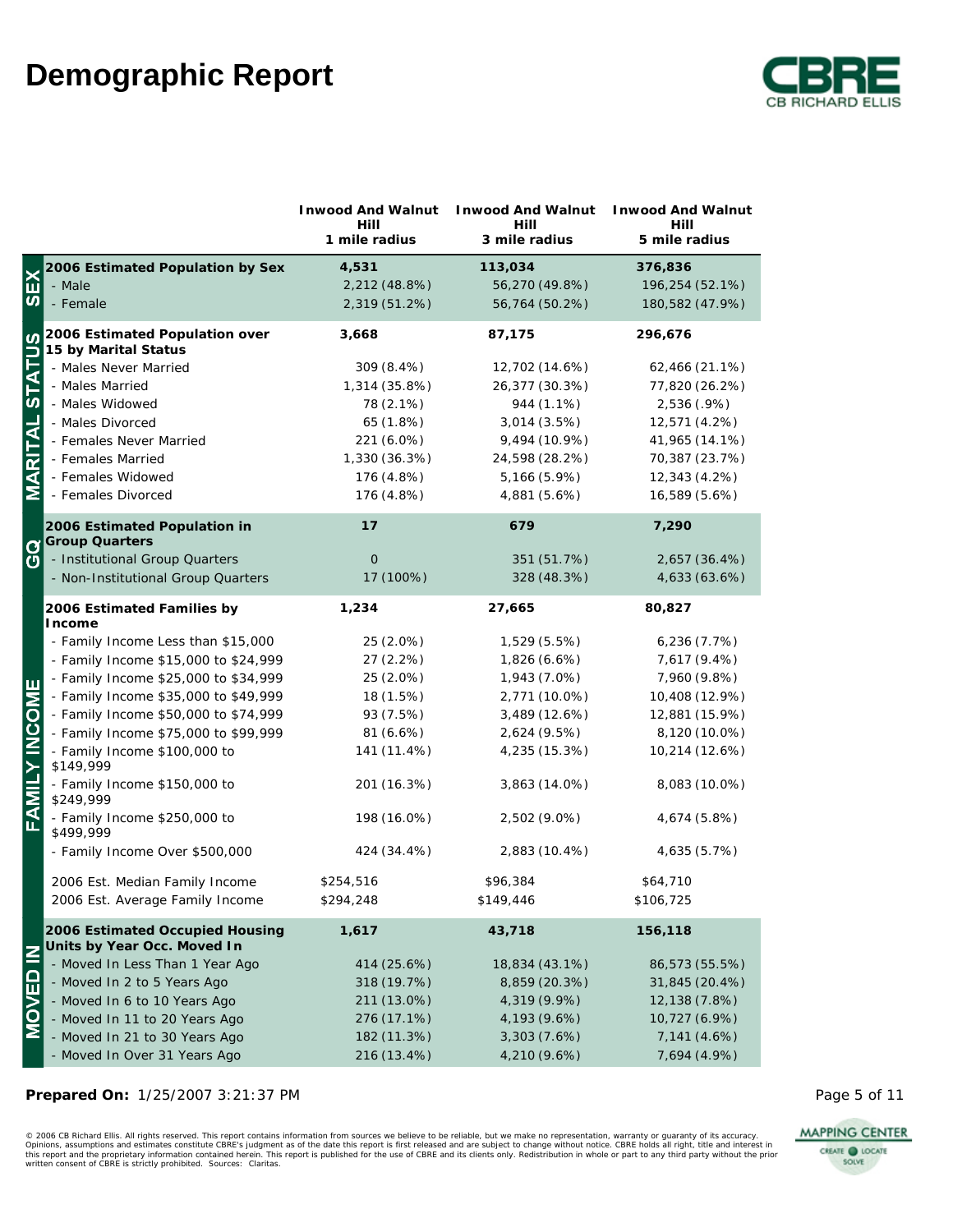

|                       |                                                                                    |                       | Inwood And Walnut Inwood And Walnut | Inwood And Walnut     |
|-----------------------|------------------------------------------------------------------------------------|-----------------------|-------------------------------------|-----------------------|
|                       |                                                                                    | Hill<br>1 mile radius | Hill<br>3 mile radius               | Hill<br>5 mile radius |
|                       | 2006 Estimated Employed<br>Population by Occupation                                | 2,238                 | 52,956                              | 191,239               |
|                       | - Management                                                                       | 565 (25.2%)           | 7,895 (14.9%)                       | 23,018 (12.0%)        |
|                       | - Business, and Financial Operations                                               | 266 (11.9%)           | 4,023 (7.6%)                        | 14, 185 (7.4%)        |
|                       | - Professional and Related                                                         | 443 (19.8%)           | 10,171 (19.2%)                      | 33,966 (17.8%)        |
|                       | - Sales                                                                            | 308 (13.8%)           | 7,724 (14.6%)                       | 25,859 (13.5%)        |
|                       | - Office Support                                                                   | 159 (7.1%)            | 5,357 (10.1%)                       | 23,900 (12.5%)        |
| <b>DCCUPATION</b>     | - Service                                                                          | 166 (7.4%)            | 5,021 (9.5%)                        | 24,766 (13.0%)        |
|                       | - Health Care Support                                                              | 234 (10.5%)           | 3,012 (5.7%)                        | 9,454 (4.9%)          |
|                       | - Farming, Fishing, and Forestry                                                   | 5(.2%)                | 136 (.3%)                           | 311(.2%)              |
|                       | - Construction, Extraction, and<br>Maintenance                                     | 57 (2.5%)             | 5,092 (9.6%)                        | 17,347 (9.1%)         |
|                       | - Production, Transportation, and<br>Material Moving                               | 36 (1.6%)             | 4,527 (8.5%)                        | 18,433 (9.6%)         |
| <b>TRANSPORTATION</b> | 2006 Estimated Employed<br>Population Over 16 by Primary<br>Transportation to Work | 2,215                 | 52,110                              | 187,889               |
|                       | - Car, Truck, Van or Motorcycle to<br>Work                                         | 1,790 (80.8%)         | 38,932 (74.7%)                      | 136,644 (72.7%)       |
|                       | - Carpooled                                                                        | 75 (3.4%)             | 7,489 (14.4%)                       | 28,639 (15.2%)        |
|                       | - Public Transportation to Work                                                    | 10 (.5%)              | 1,167 (2.2%)                        | 8,213 (4.4%)          |
|                       | - Other Transportation to Work                                                     | 65 (2.9%)             | 1,434 (2.8%)                        | 6,885(3.7%)           |
|                       | - Work at Home                                                                     | 275 (12.4%)           | 3,089 (5.9%)                        | 7,508 (4.0%)          |
| ш                     | 2006 Estimated Employed<br>Population Over 16 by Travel Time<br>to Work            | 2,215                 | 52,110                              | 187,889               |
| <b>NIT</b>            | - Travel Time Less than 15 Min                                                     | 609 (27.5%)           | 12,377 (23.8%)                      | 48,111 (25.6%)        |
|                       | - Travel Time 15-29 Min                                                            | 1,041 (47.0%)         | 24, 191 (46.4%)                     | 81,448 (43.3%)        |
|                       | - Travel Time 30-44 Min                                                            | 224 (10.1%)           | 9,037 (17.3%)                       | 36,099 (19.2%)        |
|                       | - Travel Time 45-59 Min                                                            | 9(.4%)                | 1,515 (2.9%)                        | 7,384 (3.9%)          |
| TRAVEL                | - Travel Time 60+ Min                                                              | 56 (2.5%)             | 1,902 (3.6%)                        | 7,339 (3.9%)          |
|                       | - 2006 Est. Average Travel Time                                                    | 21.20                 | 24.00                               | 24.75                 |
|                       | <b>Estimated Population Over 16</b><br>Years Old by Employment Status              | 3,572                 | 85,714                              | 293,117               |
|                       | - Civilian Males                                                                   | 1,333 (37.3%)         | 31,461 (36.7%)                      | 114,435 (39.0%)       |
| <b>EMPLOYME</b>       | - Civilian Females                                                                 | 906 (25.4%)           | 21,496 (25.1%)                      | 76,805 (26.2%)        |
|                       | - Armed Forces Male                                                                | 0                     | 0                                   | 61 (.0%)              |
|                       | - Armed Forces Female                                                              | 0                     | 8(.0%)                              | 8(.0%)                |
|                       | - Unemployed Males                                                                 | 14 (.4%)              | 960 (1.1%)                          | 4,859 (1.7%)          |
|                       | - Unemployed Female                                                                | 3(.1%)                | 939 (1.1%)                          | 4,198 (1.4%)          |
|                       | - Not in the Labor Force Male                                                      | 377 (10.6%)           | 9,909 (11.6%)                       | 34,280 (11.7%)        |
|                       | - Not in the Labor Force Female                                                    | 940 (26.3%)           | 20,941 (24.4%)                      | 58,473 (19.9%)        |

#### **Prepared On:** 1/25/2007 3:21:37 PM **Page 6 of 11**

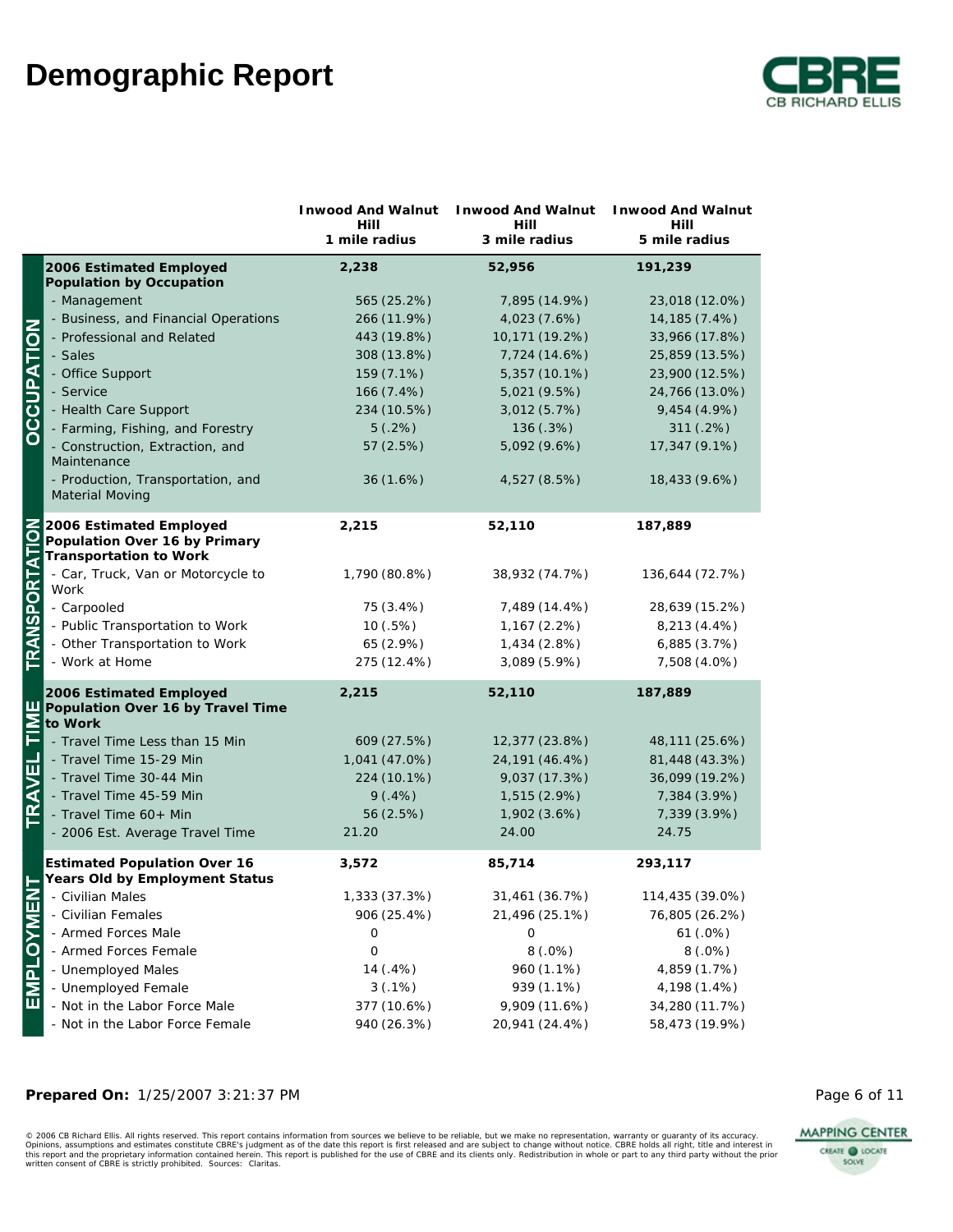

|                      |                                                                   | Inwood And Walnut<br>Hill<br>1 mile radius | <b>Inwood And Walnut</b><br>Hill<br>3 mile radius | <b>Inwood And Walnut</b><br>Hill<br>5 mile radius |
|----------------------|-------------------------------------------------------------------|--------------------------------------------|---------------------------------------------------|---------------------------------------------------|
|                      | 2006 Estimated Employed<br>Population by Industry Employeed<br>In | 2,238                                      | 52,956                                            | 191,239                                           |
|                      | - Agriculture, Forestry, Fishing,<br>Hunting and Mining           | 14(.6%)                                    | 503 (.9%)                                         | 1,273(.7%)                                        |
|                      | - Construction                                                    | 81 (3.6%)                                  | 4,880 (9.2%)                                      | 15,193 (7.9%)                                     |
|                      | - Manufacturing                                                   | 113 (5.0%)                                 | 4,703 (8.9%)                                      | 17,132 (9.0%)                                     |
|                      | - Wholesale Trade                                                 | 105 (4.7%)                                 | 2,144 (4.0%)                                      | 7,913 (4.1%)                                      |
|                      | - Retail Trade                                                    | 158 (7.1%)                                 | 4,937 (9.3%)                                      | 20,338 (10.6%)                                    |
| TRY<br>T<br>່ທ       | - Transporation, Warehousing and<br><b>Utilities</b>              | 82 (3.7%)                                  | 2,059 (3.9%)                                      | 8,199 (4.3%)                                      |
| 2<br>0               | - Information                                                     | 53 (2.4%)                                  | 2,068 (3.9%)                                      | 9,223(4.8%)                                       |
| Ζ                    | - Finance, Insurance and Real Estate                              | 424 (18.9%)                                | 6,967 (13.2%)                                     | 21,238 (11.1%)                                    |
|                      | - Profesional, Scientific and Technical<br><b>Services</b>        | 419 (18.7%)                                | 7,721 (14.6%)                                     | 24,512 (12.8%)                                    |
|                      | - Management                                                      | 16(.7%)                                    | 57(.1%)                                           | 205 (.1%)                                         |
|                      | - Educational Services                                            | 167 (7.5%)                                 | 3,466(6.5%)                                       | 11,445 (6.0%)                                     |
|                      | - Other Services                                                  | 261 (11.7%)                                | 7,821 (14.8%)                                     | 34,554 (18.1%)                                    |
|                      | - Health Care and Social Assistance                               | 272 (12.2%)                                | 4,209 (7.9%)                                      | 14,667 (7.7%)                                     |
|                      | - Arts, Entertainment and Recreation                              | 42 (1.9%)                                  | 785 (1.5%)                                        | 2,775 (1.5%)                                      |
|                      | - Public Administration                                           | $32(1.4\%)$                                | 636 (1.2%)                                        | 2,572 (1.3%)                                      |
|                      | 2006 Estimated Employed<br>Population by Job Type                 | 2,238                                      | 52,956                                            | 191,239                                           |
|                      | - Blue Collar                                                     | 93 (4.2%)                                  | 9,619 (18.2%)                                     | 35,780 (18.7%)                                    |
|                      | - White Collar                                                    | 1,966 (87.8%)                              | 37,931 (71.6%)                                    | 128,715 (67.3%)                                   |
| $\mathbf{z}$         | - Service & Farm                                                  | 179 (8.0%)                                 | 5,407 (10.2%)                                     | 26,744 (14.0%)                                    |
| $\overline{\bullet}$ | 2006 Estimated Employeed<br>Population by Class of Worker         | 2,238                                      | 52,956                                            | 191,239                                           |
|                      | - Federal Government Workers                                      | 22 (1.0%)                                  | 557 (1.1%)                                        | 2,046 (1.1%)                                      |
| <b>Tame</b>          | - For-Profit Private Workers                                      | 1,625 (72.6%)                              | 41,224 (77.8%)                                    | 154,877 (81.0%)                                   |
|                      | - Local Government Workers                                        | 69 (3.1%)                                  | 1,552 (2.9%)                                      | 5,999 (3.1%)                                      |
|                      | - Non-Profit Private Workers                                      | 96 (4.3%)                                  | 3,362 (6.3%)                                      | 10,539 (5.5%)                                     |
|                      | - Self-Employed Worker                                            | 394 (17.6%)                                | 5,200 (9.8%)                                      | 13,960 (7.3%)                                     |
|                      | - State Government Workers                                        | 17(.8%)                                    | 855 (1.6%)                                        | 3,392 (1.8%)                                      |
|                      | - Unpaid Family Workers                                           | 14 (.6%)                                   | 206 (.4%)                                         | 427 (.2%)                                         |

### Prepared On:  $1/25/2007$  3:21:37 PM

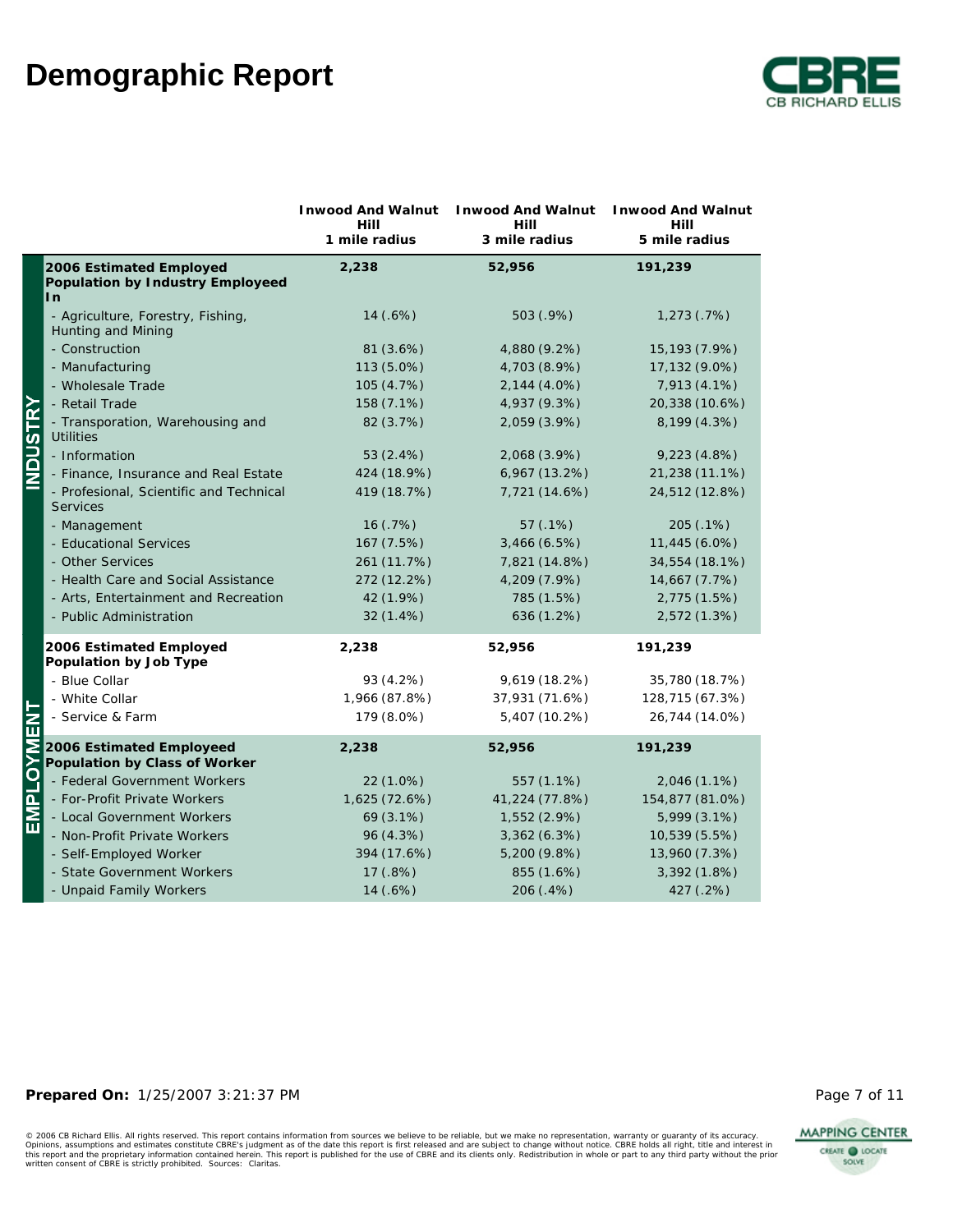

|                          |                                                                                                                                                                                            | Inwood And Walnut<br>Hill | <b>Inwood And Walnut</b><br>Hill | Inwood And Walnut<br>Hill   |
|--------------------------|--------------------------------------------------------------------------------------------------------------------------------------------------------------------------------------------|---------------------------|----------------------------------|-----------------------------|
|                          |                                                                                                                                                                                            | 1 mile radius             | 3 mile radius                    | 5 mile radius               |
|                          | 2006 Estimated Hispanic<br>Population by Origin                                                                                                                                            | 260                       | 36,357                           | 153,798                     |
| ORIGIN                   | - Mexican                                                                                                                                                                                  | 165 (63.5%)               | 29,521 (81.2%)                   | 123,246 (80.1%)             |
|                          | - Puerto Rican                                                                                                                                                                             | 15 (5.8%)                 | 217 (.6%)                        | 1,092 (.7%)                 |
|                          | - Cuban                                                                                                                                                                                    | 15(5.8%)                  | 329 (.9%)                        | 1,271(.8%)                  |
|                          | - All Others                                                                                                                                                                               | 64 (24.6%)                | 6,289 (17.3%)                    | 28,190 (18.3%)              |
| <b>HISPANIC BY RACE</b>  | 2006 Estimated Hispanic                                                                                                                                                                    | 260                       | 36,357                           | 153,798                     |
|                          | Population by Race<br>- White                                                                                                                                                              |                           |                                  |                             |
|                          | - Black                                                                                                                                                                                    | 168 (64.6%)<br>1(.4%)     | 20,904 (57.5%)<br>119 (.3%)      | 86,031 (55.9%)<br>888 (.6%) |
|                          |                                                                                                                                                                                            | 6(2.3%)                   | 215 (.6%)                        | 858 (.6%)                   |
|                          | - Am. Indian or Alaska Native<br>- Asian                                                                                                                                                   | $\circ$                   | 18 (.0%)                         | 150 (.1%)                   |
|                          | - Native Haw. Or Pac. Islander                                                                                                                                                             | $\circ$                   | 6(.0%)                           | 54 (.0%)                    |
|                          | - Other                                                                                                                                                                                    | 72 (27.7%)                | 13,941 (38.3%)                   | 59,815 (38.9%)              |
|                          | - Two or More                                                                                                                                                                              | 13 (5.0%)                 | 1,155 (3.2%)                     | 6,003(3.9%)                 |
|                          |                                                                                                                                                                                            |                           |                                  |                             |
|                          | 2006 Estimated Asian Population<br>by Category                                                                                                                                             | 91                        | 1,666                            | 11,825                      |
| <b>ASIAN BY CATEGORY</b> | - Chinese, except Taiwanese                                                                                                                                                                | 22 (24.2%)                | 388 (23.3%)                      | 2,045 (17.3%)               |
|                          | - Filipino                                                                                                                                                                                 | 13 (14.3%)                | 168 (10.1%)                      | 801 (6.8%)                  |
|                          | - Japanese                                                                                                                                                                                 | 2(2.2%)                   | 111 (6.7%)                       | 401 (3.4%)                  |
|                          | - Asian Indian                                                                                                                                                                             | 37 (40.7%)                | 370 (22.2%)                      | 3,145 (26.6%)               |
|                          | - Korean                                                                                                                                                                                   | 1(1.1%)                   | 209 (12.5%)                      | 1,425 (12.1%)               |
|                          | - Vietnamese                                                                                                                                                                               | 8(8.8%)                   | 235 (14.1%)                      | 2,509 (21.2%)               |
|                          | - Cambodian                                                                                                                                                                                | $\Omega$                  | $\mathbf 0$                      | 66 (.6%)                    |
|                          | - Hmong                                                                                                                                                                                    | $\mathbf 0$               | $\mathbf 0$                      | $\Omega$                    |
|                          | - Laotian                                                                                                                                                                                  | $\overline{O}$            | 2(.1%)                           | 117 (1.0%)                  |
|                          | - Thai                                                                                                                                                                                     | $1(1.1\%)$                | $51(3.1\%)$                      | 283 (2.4%)                  |
|                          | - Other                                                                                                                                                                                    | 6(6.6%)                   | 109 (6.5%)                       | 811 (6.9%)                  |
|                          | - Two or More                                                                                                                                                                              | $1(1.1\%)$                | 22 (1.3%)                        | 222 (1.9%)                  |
|                          | 2006 Estimated Population Over 5<br>Years Old by Language Spoken at                                                                                                                        | 4,259                     | 103,393                          | 345,739                     |
|                          |                                                                                                                                                                                            |                           |                                  |                             |
|                          | - Speak Asian or Pacific Island<br>Language at Home                                                                                                                                        | 59 (1.4%)                 | 848 (.8%)                        | 7,876 (2.3%)                |
|                          | <b>THOMODACE</b><br><b>CONCLUS</b><br><b>CONCLUS</b><br><b>CONCLUS</b><br><b>CONCLUS</b><br><b>CONCLUS</b><br><b>CONCLUS</b><br><b>CONCLUS</b><br>- Speak IndoEuropean Language at<br>Home | 126 (3.0%)                | 2,035 (2.0%)                     | 10,474 (3.0%)               |
|                          | - Speak Only English at Home                                                                                                                                                               | 3,767 (88.4%)             | 73,612 (71.2%)                   | 215,790 (62.4%)             |
|                          | - Speak Other Language at Home                                                                                                                                                             | 13 (.3%)                  | 429 (.4%)                        | 5,200 (1.5%)                |
|                          | - Speak Spanish at Home                                                                                                                                                                    | 294 (6.9%)                | 26,469 (25.6%)                   | 106,399 (30.8%)             |

### Prepared On:  $1/25/2007$  3:21:37 PM

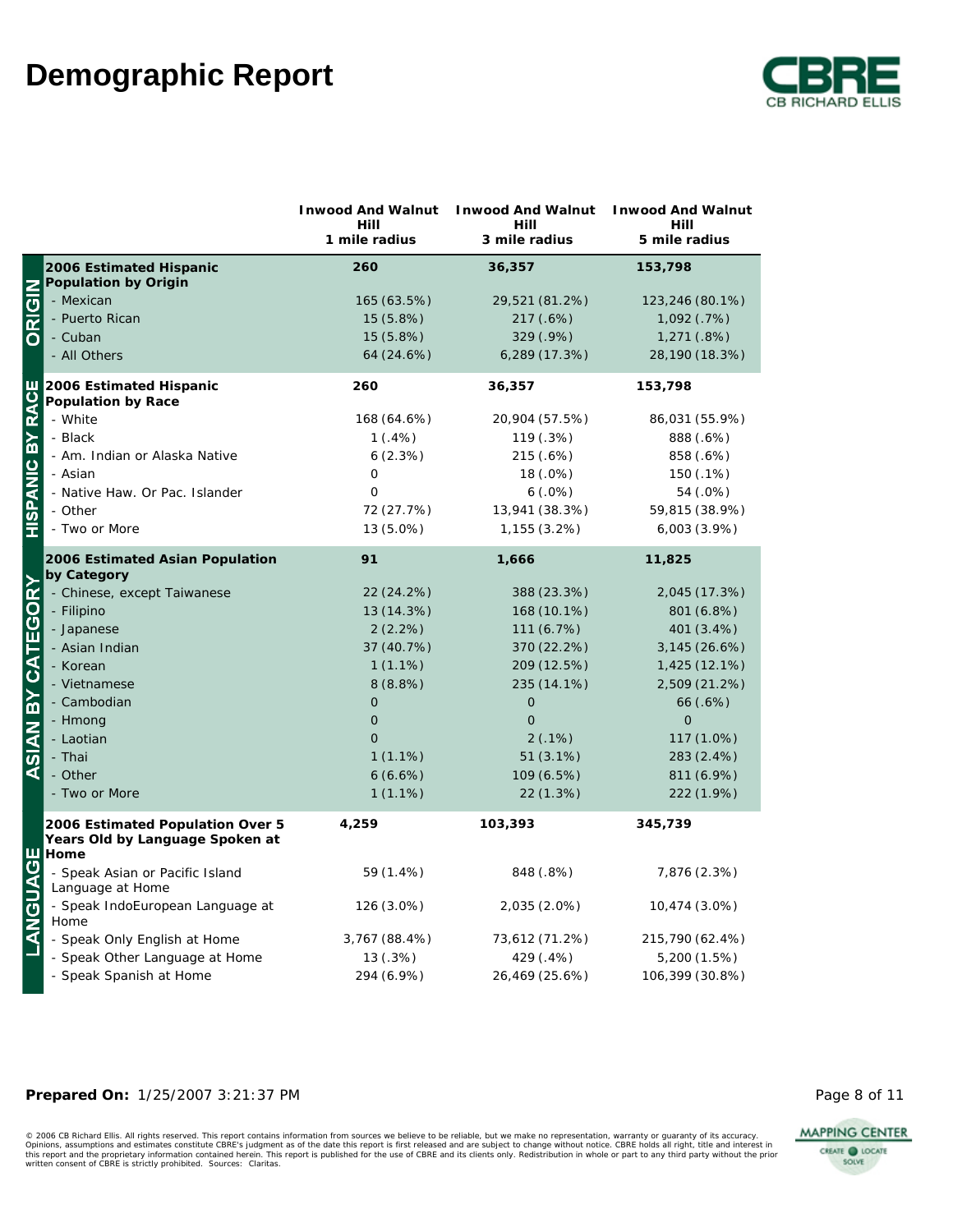

|                                          | <b>Inwood And Walnut</b><br>Hill | <b>Inwood And Walnut</b><br>Hill | <b>Inwood And Walnut</b><br>Hill |
|------------------------------------------|----------------------------------|----------------------------------|----------------------------------|
|                                          | 1 mile radius                    | 3 mile radius                    | 5 mile radius                    |
| 2006 Estimated Population by<br>Ancestry | 4,531                            | 113,034                          | 376,836                          |
| - Unclassified                           | 902 (19.9%)                      | 19,863 (17.6%)                   | 61,390 (16.3%)                   |
| - Arab                                   | 22(.5%)                          | 306 (.3%)                        | 1,487(.4%)                       |
| - Czech                                  | 33(.7%)                          | 608 (.5%)                        | 1,701(.5%)                       |
| - Danish                                 | 8(.2%)                           | 213 (.2%)                        | 627 (.2%)                        |
| - Dutch                                  | 43 (.9%)                         | 648 (.6%)                        | 1,897(.5%)                       |
| - English                                | 577 (12.7%)                      | 11,323 (10.0%)                   | 27,216 (7.2%)                    |
| - French (except Basque)                 | 83 (1.8%)                        | 1,721 (1.5%)                     | 5,706 (1.5%)                     |
| - French Canadian                        | 38 (.8%)                         | 243 (.2%)                        | 1,006(.3%)                       |
| - German                                 | 495 (10.9%)                      | 8,279 (7.3%)                     | 24,198 (6.4%)                    |
| - Greek                                  | 21(.5%)                          | 301(.3%)                         | 864 (.2%)                        |
| - Hungarian                              | 28 (.6%)                         | 240 (.2%)                        | 589 (.2%)                        |
| - Irish                                  | 306 (6.8%)                       | 6,074(5.4%)                      | 18,006 (4.8%)                    |
| - Italian                                | 128 (2.8%)                       | 2,031 (1.8%)                     | 6,084(1.6%)                      |
| - Lithuanian                             | 16(.4%)                          | 95 (.1%)                         | 320(.1%)                         |
| - Norwegian                              | 40 (.9%)                         | 597 (.5%)                        | 1,980(.5%)                       |
| - Other ancestries                       | 790 (17.4%)                      | 43,921 (38.9%)                   | 175,755 (46.6%)                  |
| - Polish                                 | 85 (1.9%)                        | $1,205(1.1\%)$                   | 3,569(.9%)                       |
| - Portuguese                             | $\overline{O}$                   | 43 (.0%)                         | 199 (.1%)                        |
| - Russian                                | 99 (2.2%)                        | 1,002 (.9%)                      | 2,277(.6%)                       |
| - Scotch-Irish                           | 128 (2.8%)                       | 2,481 (2.2%)                     | 6,413(1.7%)                      |
| - Scottish                               | 136 (3.0%)                       | 2,316 (2.0%)                     | 5,631 (1.5%)                     |
| - Slovak                                 | 8(.2%)                           | 46 (.0%)                         | 120 (.0%)                        |
| - Subsaharan African                     | 17(.4%)                          | 613(.5%)                         | 6,204(1.6%)                      |
| - Swedish                                | 54 (1.2%)                        | 937 (.8%)                        | 2,217(.6%)                       |
| - Swiss                                  | 12(.3%)                          | 298 (.3%)                        | 619(.2%)                         |
| - Ukrainian                              | 19(.4%)                          | 91(.1%)                          | 268 (.1%)                        |
| - United States or American              | 407 (9.0%)                       | 6,981(6.2%)                      | 18,804 (5.0%)                    |
| - Welsh                                  | 37(.8%)                          | 460 (.4%)                        | 1,248(.3%)                       |
| - West Indian (exc Hisp Groups)          | $\mathsf{O}$                     | 98 (.1%)                         | 440 (.1%)                        |
|                                          |                                  |                                  |                                  |

### Prepared On:  $1/25/2007$  3:21:37 PM

© 2006 CB Richard Ellis. All rights reserved. This report contains information from sources we believe to be reliable, but we make no representation, warranty or guaranty of its accuracy.<br>Opinions, assumptions and estimate

**MAPPING CENTER** 

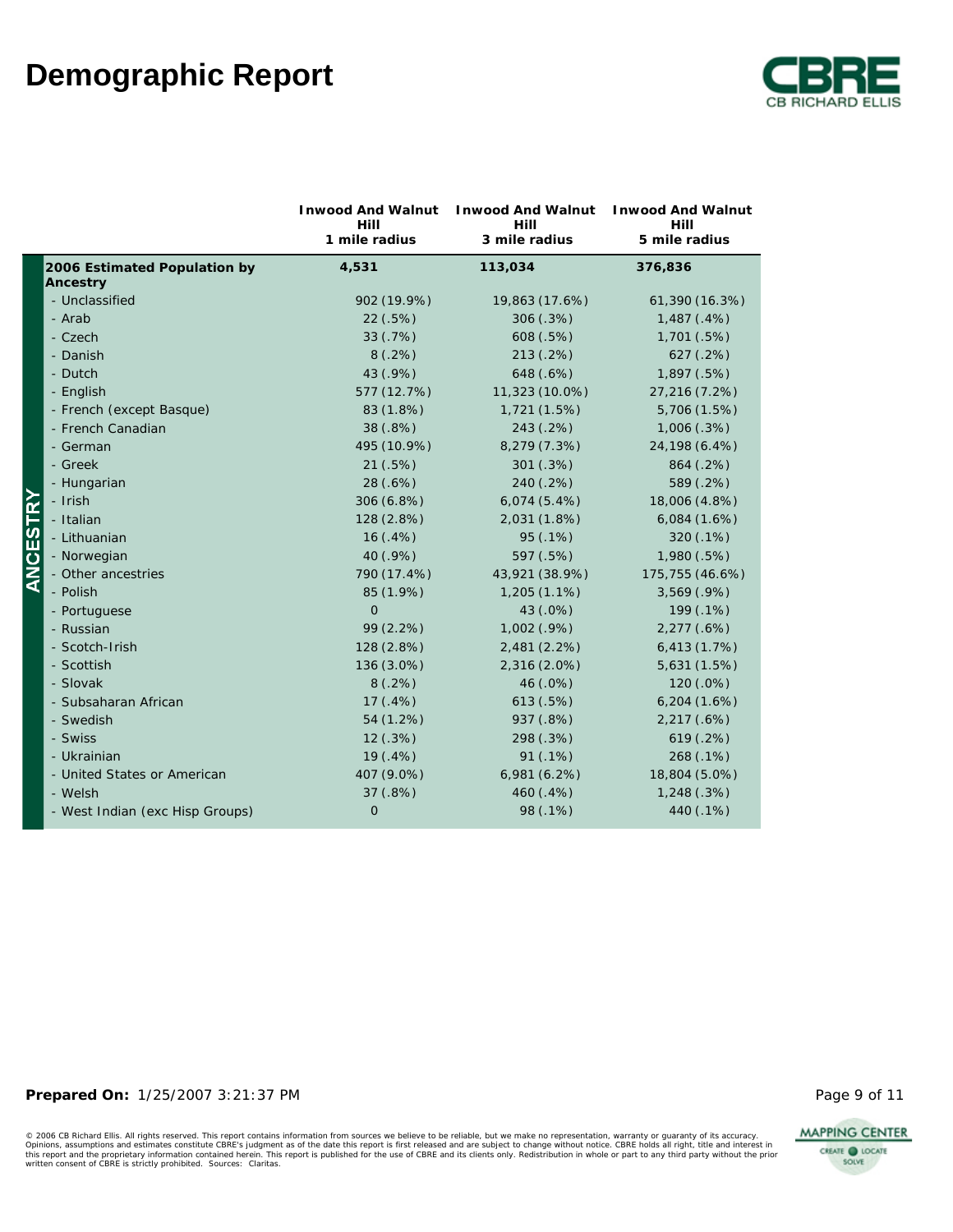

|                            |                                                          | Inwood And Walnut<br>Hill | Inwood And Walnut<br>Hill | <b>Inwood And Walnut</b><br>Hill |
|----------------------------|----------------------------------------------------------|---------------------------|---------------------------|----------------------------------|
|                            |                                                          | 1 mile radius             | 3 mile radius             | 5 mile radius                    |
|                            | 2006 Estimated Households by<br>Presence of Own Children | 1,617                     | 43,718                    | 156,118                          |
|                            | - Single Male Householder                                | 129 (8.0%)                | 4,815 (11.0%)             | 28,697 (18.4%)                   |
|                            | - Single Female Householder                              | 196 (12.1%)               | 8,136 (18.6%)             | 29,693 (19.0%)                   |
|                            | - Married-Couple, own children                           | 481 (29.7%)               | 10,449 (23.9%)            | 28,609 (18.3%)                   |
|                            | - Married-Couple, no own children                        | 643 (39.8%)               | 11,807 (27.0%)            | 31,413 (20.1%)                   |
|                            | - Male Householder, own children                         | 13 (.8%)                  | 633 (1.4%)                | 2,487 (1.6%)                     |
|                            | - Male Householder, no own children                      | 14 (.9%)                  | 1,090 (2.5%)              | 4,772 (3.1%)                     |
|                            | - Female Householder, own children                       | $36(2.2\%)$               | 1,919 (4.4%)              | 7,896 (5.1%)                     |
| RESENCE OF CHILDREN        | - Female Householder, no own<br>children                 | 48 (3.0%)                 | 1,767 (4.0%)              | 5,649 (3.6%)                     |
|                            | - Nonfamily, Male Householder                            | $36(2.2\%)$               | 1,921 (4.4%)              | 10,966 (7.0%)                    |
| $\overline{\mathbf{a}}$    | - Nonfamily, Female Householder                          | 22 (1.4%)                 | 1,182 (2.7%)              | 5,935 (3.8%)                     |
|                            | 2006 Estimated Families by<br>Poverty Status             | 1,234                     | 27,665                    | 80,827                           |
|                            | - Income At or Above Poverty Level:                      | 1,250 (101.3%)            | 25,589 (92.5%)            | 72,147 (89.3%)                   |
|                            | - Married-Couple, own children                           | 469 (38.0%)               | 10,009 (36.2%)            | 26,519 (32.8%)                   |
|                            | - Married-Couple, no own children                        | 692 (56.1%)               | 11,135 (40.2%)            | 29,173 (36.1%)                   |
|                            | - Male Householder, own children                         | 6(.5%)                    | 624 (2.3%)                | 2,601 (3.2%)                     |
|                            | - Male Householder, no own children                      | $14(1.1\%)$               | 779 (2.8%)                | 3,389(4.2%)                      |
|                            | - Female Householder, own children                       | 44 (3.6%)                 | 1,823 (6.6%)              | 6,486(8.0%)                      |
| FAMILIES BY POVERTY STATUS | - Female Householder, no own<br>children                 | 25 (2.0%)                 | 1,219 (4.4%)              | 3,980 (4.9%)                     |
|                            | - Income Below Poverty Level:                            | 40 (3.2%)                 | 2,152 (7.8%)              | 8,694 (10.8%)                    |
|                            | - Married-Couple, own children                           | 5(.4%)                    | 1,007 (3.6%)              | 3,665 (4.5%)                     |
|                            | - Married-Couple, no own children                        | 10(.8%)                   | 156 (.6%)                 | 665 (.8%)                        |
|                            | - Male Householder, own children                         | 6(.5%)                    | 247 (.9%)                 | 867 (1.1%)                       |
|                            | - Male Householder, no own children                      | 2(.2%)                    | 81 (.3%)                  | 411 (.5%)                        |
|                            | - Female Householder, own children                       | $17(1.4\%)$               | 572 (2.1%)                | 2,705 (3.3%)                     |
|                            | - Female Householder, no own<br>children                 | 1(.1%)                    | 88 (.3%)                  | 382 (.5%)                        |

### **Prepared On:** 1/25/2007 3:21:37 PM **Page 10 of 11** Page 10 of 11